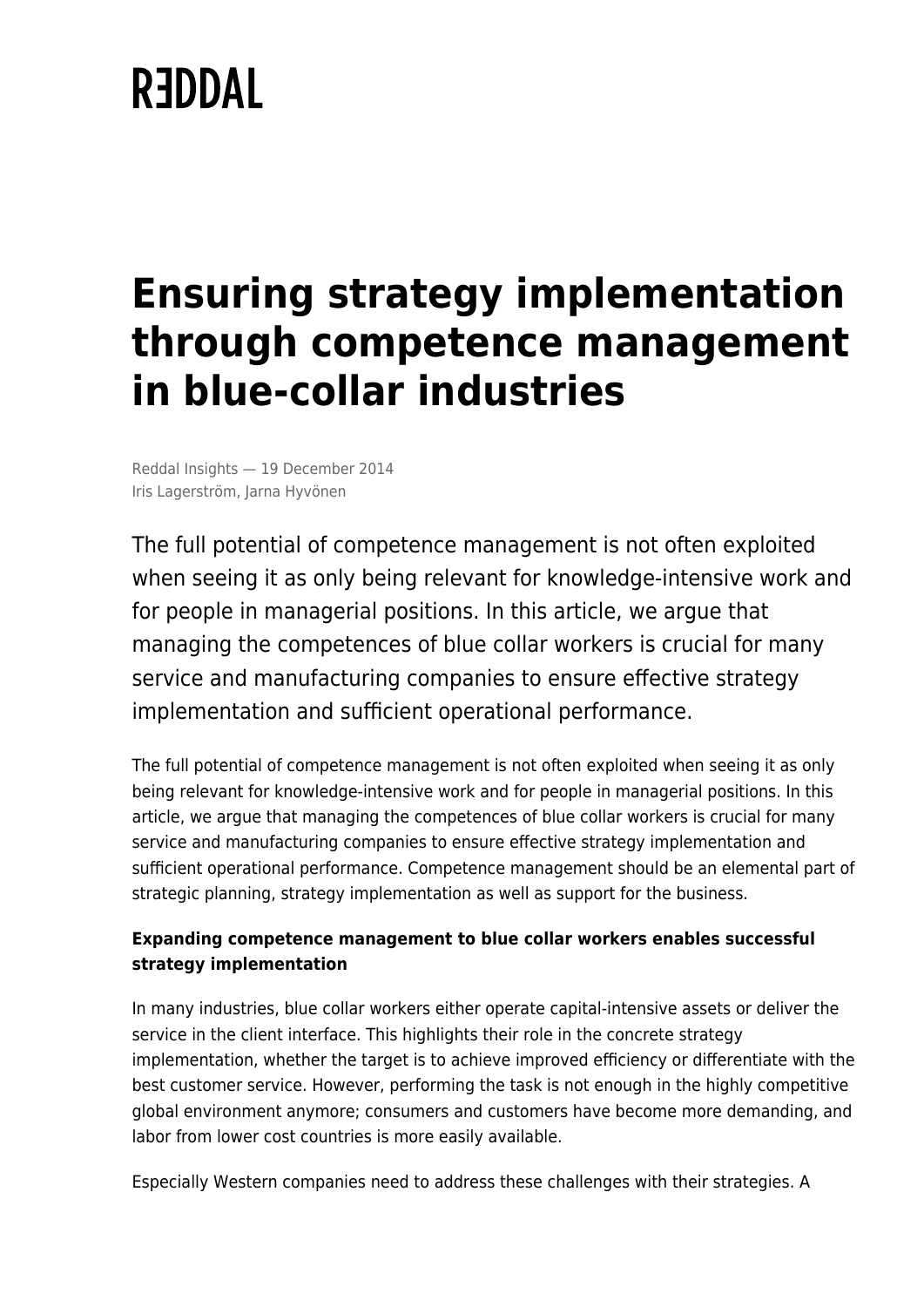customer service person must be as knowledgeable as a highly educated consumer or a Western blue collar worker and an automated machine as cost efficient as a manual worker in a low cost country. This development further emphasizes the importance of blue collar competence management, because the basic education of many blue collar workers often lacks training in basic IT skills and management. Additionally, the average age of the work force in Western countries is higher contributing to a higher retirement rate and competence outflow.

Competence management is also a key lever of operational performance and risk management, enabling focusing on strategic initiatives instead of firefighting. Companies in several industries, such as chemical and catering industry to name a few, must meet the regulatory requirements when it comes to health, safety and the environment. In industries where products are manufactured in a continuous process, undisrupted operations are crucial for efficiency and [financial performance.](https://www.reddal.com/expertise/financial-performance/) Additionally, the competences of individuals need to be developed and maintained to ensure high-quality products and services. But competence management is not only about individual skills, it is also important to enforce organizational competences like culture and practices that ensure continuous improvement and efficient ways of working – for instance, an atmosphere that encourages workers to discuss challenges and improvement ideas. Competence management gives an organization the flexibility to react fast.

#### **Competence management should be driven by strategy and business needs**

Competence management, like the management of any other asset, is driven by the needs emerging from business strategy and the short-term needs of the business. In practice, this means that all efforts of competence management from formal trainings to culture building and structures supporting competence transfer must serve these needs.

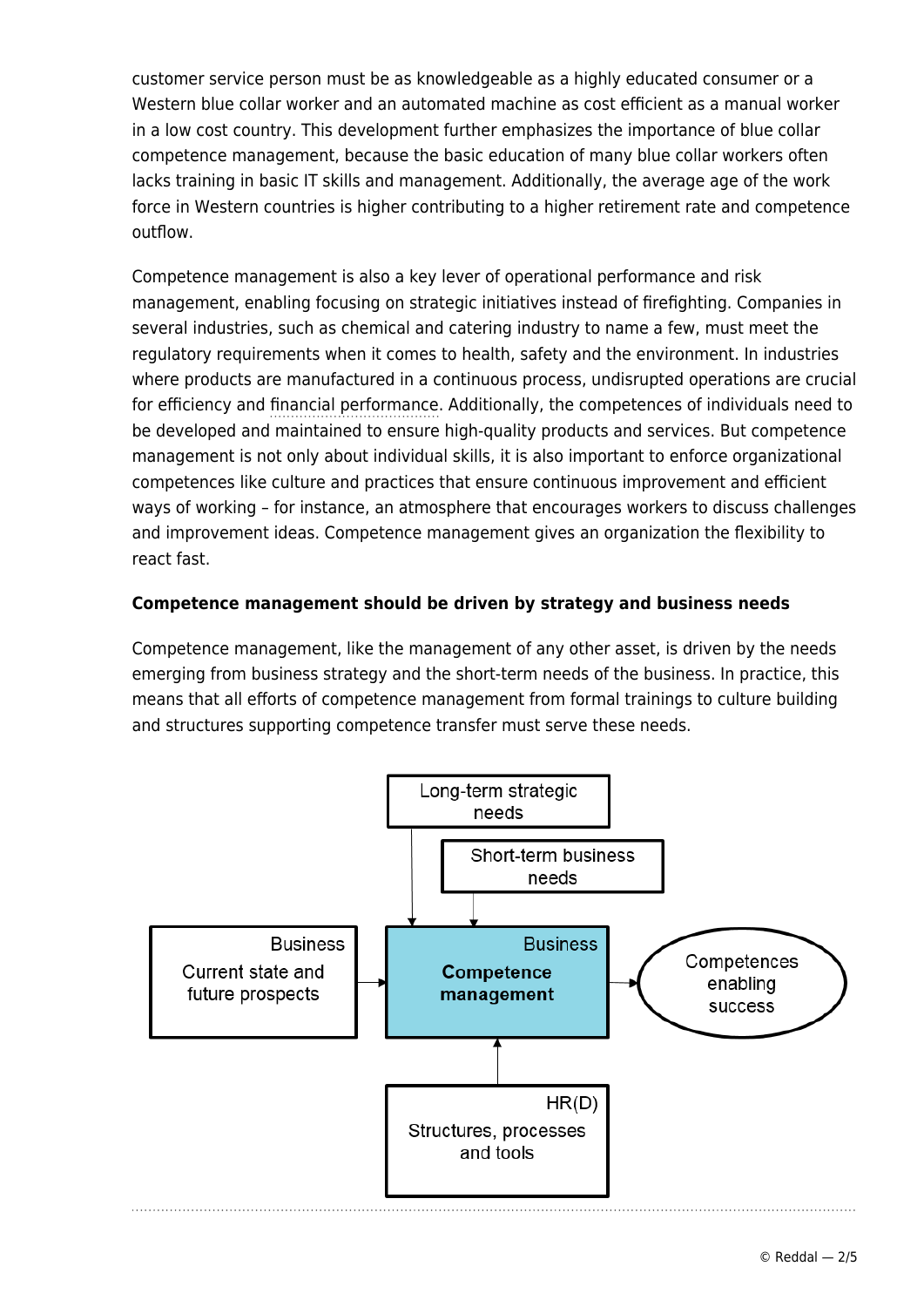Hence, the same elements, which drive strategy and business in the short-term, impose requirements for competence management. Most of these drivers are common for white collar and blue collar employees but requirements might vary from one position to another. The drivers of competence development can be divided into internal and external. The internal drivers include implementation of new IT and management systems, other tools and ways of working, new products or services or changes in existing ones. Also, the current competence level and demography of an organization are important drivers of competence management. A company with a skewed employee structure might be face challenges in the future, if it does not perform talent management – such as identifying key positions and skills and planning internal career paths – years before the retirement wave hits. Similarly, external drivers such as market situation and trends, technological innovations, the competence level of competitors, requirements of clients, availability of competent resources and in many cases, changes in law and regulations, set requirements for competence management.

All these drivers impose a change for the blue collar workers – for instance, bringing a new service concept to the market can require extensive orientation, mentoring, and training to ensure the key people know how to operate the everyday business. The challenge to ensure constant quality is enormous when a company has hundreds or thousands of outlets. Considering competence development is essential when planning the implementation of a new concept. Addressing the issue early on ensures efficiency and prevents damage to a brand. Moreover, technological innovations hit blue collar industries just like they affect other industries; if the blue collar level of the competitor knows better how to leverage and efficiently use new technology, the less competent company will lose the efficiency competition.

#### **Acquiring, transferring and maintaining competences are the key levers of the competence management**

Although competence management is often seen as a soft topic, the best results are gained with systematic analysis and actions that support the realities of the business. A good way to start is to think of competences as any other resource that requires well-defined processes such as strategic planning and development, acquisition, share and transfer, and maintenance. In addition to these one should consider managing the talent pool and the exit of competences. The strengths and pitfalls of a business can be spotted more easily through a process map. In our experience organizations often pay much more attention to acquiring competences than for instance exit management even if this holds the biggest risks the organization is facing. Still, even the parts of competence management that receive most of the organization's attention are done with traditional methods that might not support learning in the most efficient manner.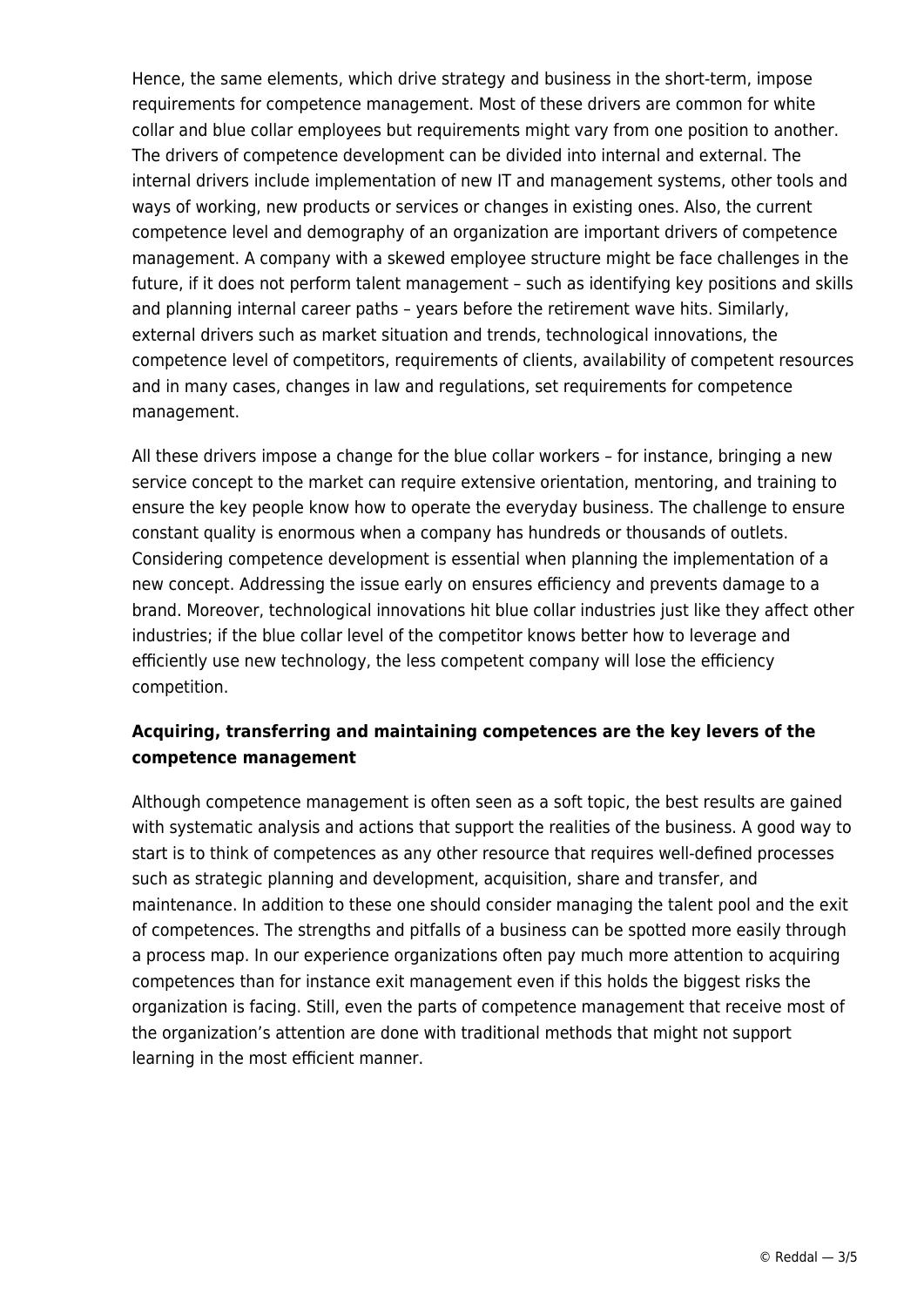

The most important vehicle to develop new and maintain existing competences has traditionally been classroom training sessions. However, this approach does not take into account the fundamentals of human learning; the widely accepted 70-20-10 model for learning and development (Lombardo et al., 1996) proposes that 70% is on-the-job-learning, 20% informal learning and 10% formal learning, such as courses. There is a vast amount of different means to acquire, maintain, transfer and share competences in an organization; what needs to be done is to find the ones that suit the organization and its needs best.

Thus, methods like orientation, mentoring, work rotation, and apprenticeship become essential – fortunately, many of these are even more suitable for blue collar jobs than white collar positions. One of the current trends is to introduce web learning methods which enable scalability and unified level of quality for trainings. Employees can make use of their time effectively as they can take web courses during the idle periods of their shift or even in their free time – especially in the industries, such as food service and cleaning, where similar task are performed at home and training can bring new insights to household tasks. To make the learning experience more engaging, gamification elements are sometimes added to electronic trainings.

Similar to the [financial performance](https://www.reddal.com/expertise/financial-performance/) or progress of the strategy implementation, the results of the competence management should be measured. In the end, investments in competence management should convert into improved [financial performance](https://www.reddal.com/expertise/financial-performance/). However, the link is not always that clear. In order to reduce the ambiguity, some proxy KPIs are usually used. Some of them are clearly leading indicators, some tell a story about the real success of competence management. Common leading indicators include the completion rate of the competence management activities and development discussion or training participation rate. Many companies also follow personnel and customer satisfaction, and absence or accident rates. More result-oriented measures include for example the number of open positions that can be filled by a company's own employees.

Proper data serves clients and authorities but, most importantly, it gives the organization the